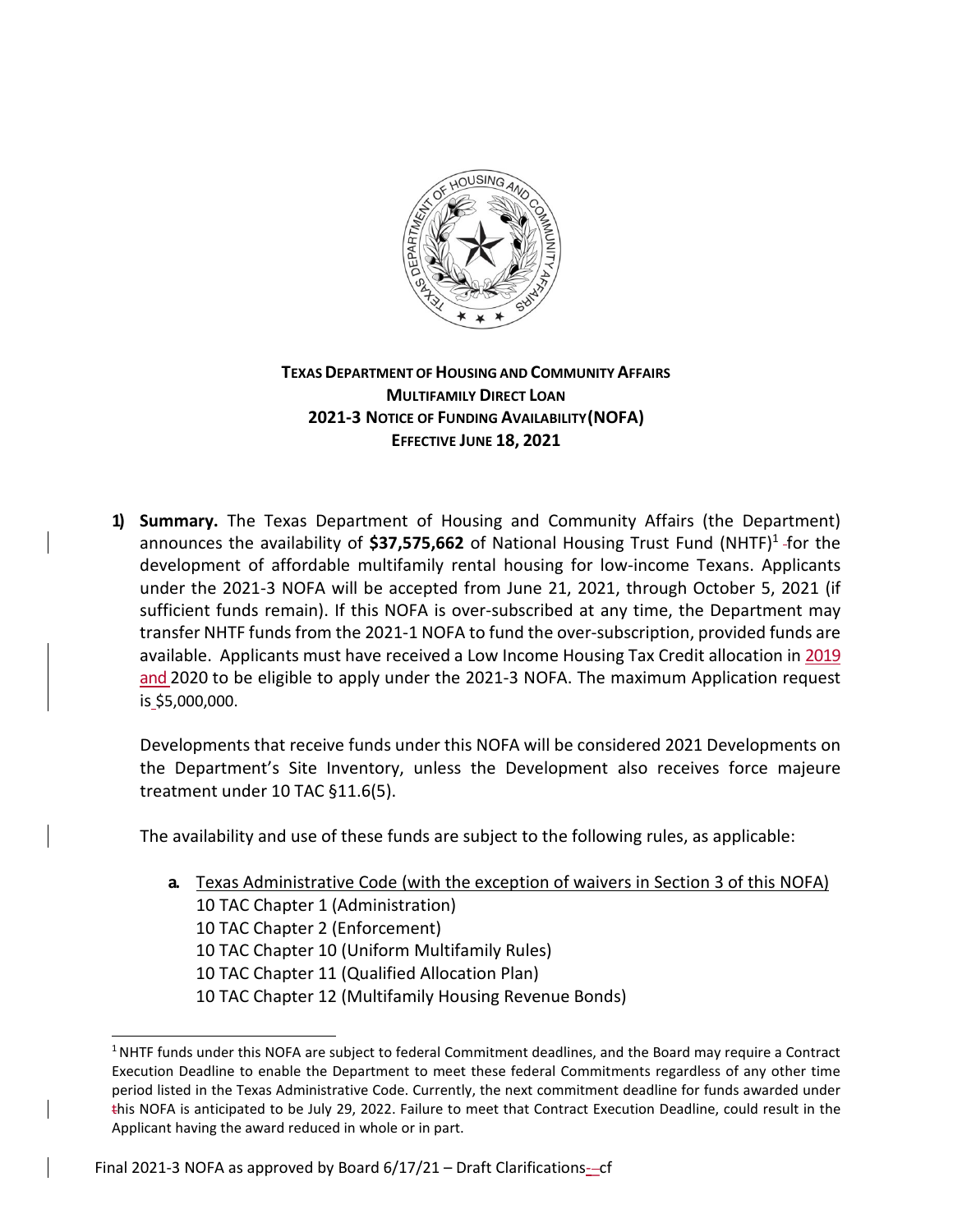10 TAC Chapter 13 (Multifamily Direct Loan Rule) [http://texreg.sos.state.tx.us/public/readtac\\$ext.ViewTAC?tac\\_view=3&ti=10&pt=1](http://texreg.sos.state.tx.us/public/readtac%24ext.ViewTAC?tac_view=3&ti=10&pt=1)

**b.** Texas Government Code Tex. Gov't. Code Chapter 2306 <http://www.statutes.legis.state.tx.us/Docs/GV/htm/GV.2306.htm>

### **c.** U.S. Department of Housing and Urban Development (HUD) ProgramRegulations

24 CFR Part 93 (Housing Trust Fund Interim Rule)

#### **d.** Fair Housing

Federal Fair Housing Act, 42 U.S.C. 3601-19. [https://www.tdhca.state.tx.us/fair](http://www.tdhca.state.tx.us/fair)housing/index.htm

**e.** Other Federal laws and regulations that apply:

#### Environmental Compliance

All federal sources must have some type of environmental review in accordance with 24 CFR Part 93

[https://www.tdhca.state.tx.us/program-](http://www.tdhca.state.tx.us/program)services/environmental/index.htm

#### Minimizing Resident Displacement

All federal sources must follow the Uniform Relocation Assistance and Real Property Acquisition Policies Act of 1970, and HUD Handbook 1378. [https://www.tdhca.state.tx.us/program-](http://www.tdhca.state.tx.us/program)services/ura/index.htm

### Employment Opportunities

NHTF requires compliance with 24 CFR Part 135 (Section 3). [https://www.tdhca.state.tx.us/program-](http://www.tdhca.state.tx.us/program)services/hud-section-3/index.htm NOTE – the Section 3 requirements have changed, Applicants should review the changes to assure they can meet the new hiring and reporting requirements.

### **If NHTF funds are awarded and Federal regulations orsubsequent guidance imposes additional requirements, such Federal regulations or guidance shall govern.**

**f.** HUD approval of an amendment to the 2020 Action Plan and HUD approval of the 2021 Action Plan may be required prior to the Department awarding funds. Such approval is anticipated to occur by September 1, 2021.

### **2) Priorities**

**a.** Applications submitted by July 20, 2021, that request less than RAF amount in Attachment A for the region in which the Development Site is located will have an Application Acceptance Date of July 20, 2021.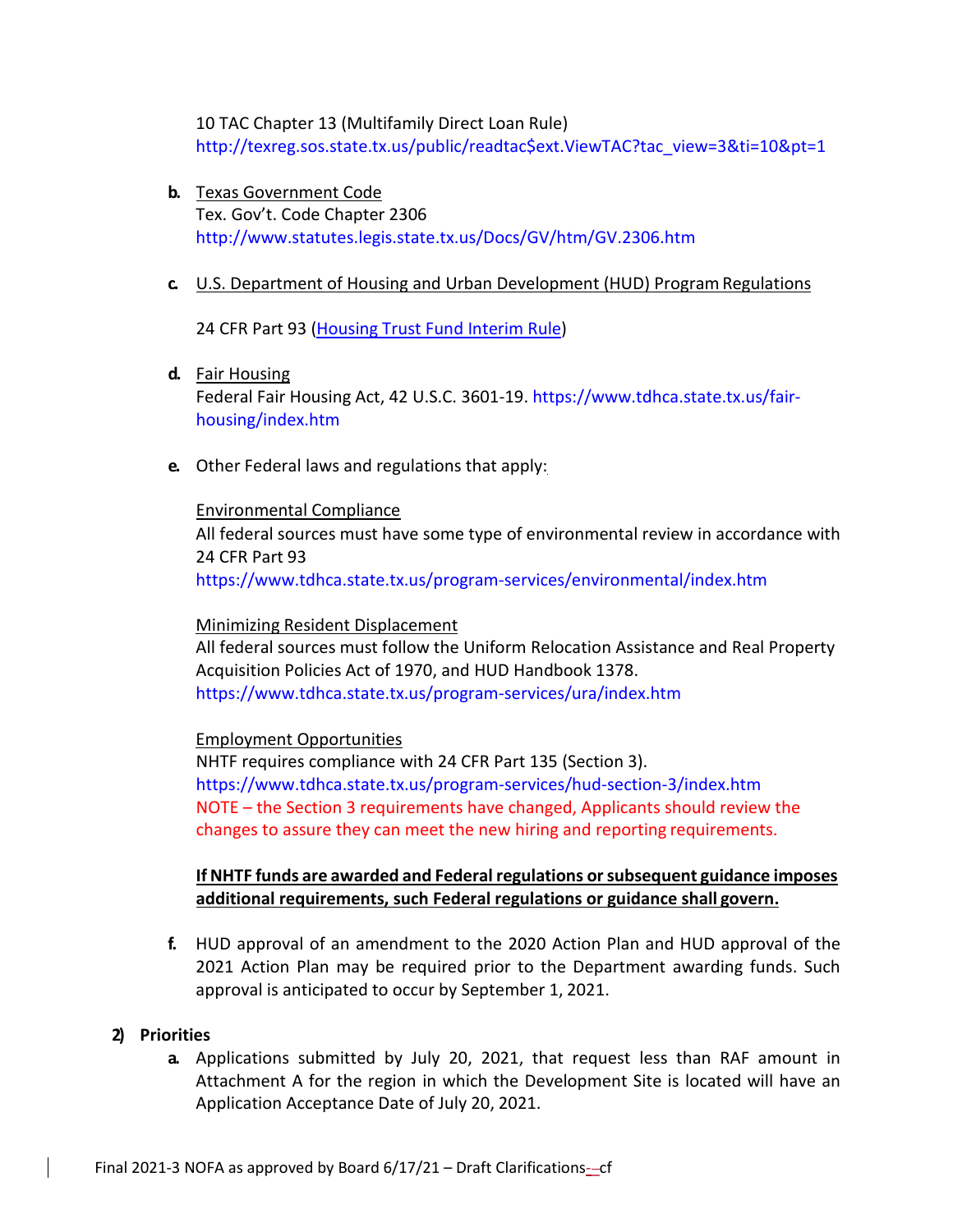- **b.** Applications submitted by July 20, 2021, that request greater than RAF amount in Attachment A for the region in which the Development Site is located or if there were insufficient funds to award an application under Priority 2a, will have an Application Acceptance Date of July 21, 2021.
- **c.** Applications received between July 21 and October 5, 2021 will have an Application Acceptance Date the later of July 22, 2021, or the business day the Application is received.
- **d.** All Application Acceptance Dates will be determined in accordance with 10 TAC §13.5(b)

## **3) Limitations, Waivers, and Alternative Requirements**

- **a.** The amount of funding that may be requested is limited to: the documented increase in Building Costs from the previous Application, within the limitations of 10 TAC §13.3(e) related to Ineligible Costs; the documented costs of compliance with Housing Trust Fund regulations at 24 CFR Part 93 (that are not already required by the funding sources identified as part of the 2019 or 2020 LIHTC award); and the documented costs of compliance with the Uniform Relocation Act (that are not already required by the funding sources identified as part of the 2019 or 2020 LIHTC award) .
- **b.** The Developer Fee may not increase, and the deferred Developer Fee may not decrease from the original Real Estate Analysis report.
- **c.** Construction may not have started, with the exception of necessary health and safety repairs.
- **d.** Texas Administrative Code waivers and Alternative Requirements provided for in this NOFA:
	- **i.** 10 TAC §11.101(a)(2) related to Undesirable Risk Features, to the extent that the undesirable feature was disclosed at original Application;
	- **ii.** 10 TAC §11.101(a)(3)(B)(iii) related to blight and 10 TAC §11.01(a)(3)(B)(iv) related to schools, including disclosure requirements, to the extent that the risk factor was disclosed at original Application;
	- **iii.** 10 TAC §11.205 related to Required Third Party Reports, with the exception that the Department may request updates to any Report deemed necessary to evaluate an Application under this NOFA;
	- **iv.** 10 TAC §13.1(c)(1) related to Waivers for Layered Developments, instead Applicant requested Waivers will be treated under 10 TAC §13.1(c)(2);
	- **v.** 10 TAC §13.4(s)(1)(A)(ii)(III) related to 30% units restricted by Housing Tax Credits;
	- **vi.** 10 TAC §13.5(c) related to Market Analysis;
	- **vii.** 10 TAC §13.5(g)(2) and (3)(A)-(C) related to eligibility determinations;
	- **viii.** 10 TAC §13.5(i) related to Effective Rules, only to the extent that the requirements of the applicable 2019 or 2020 QAP requirements for LIHTC awards will instead be utilized 10 TAC §11.101(4) Mandatory Development Amenities, 10 TAC §11.101(5) Common Amenities, 10 TAC §11.101(6) Unit Requirements, and 10 TAC §11.101(7) Resident Supportive Services will apply.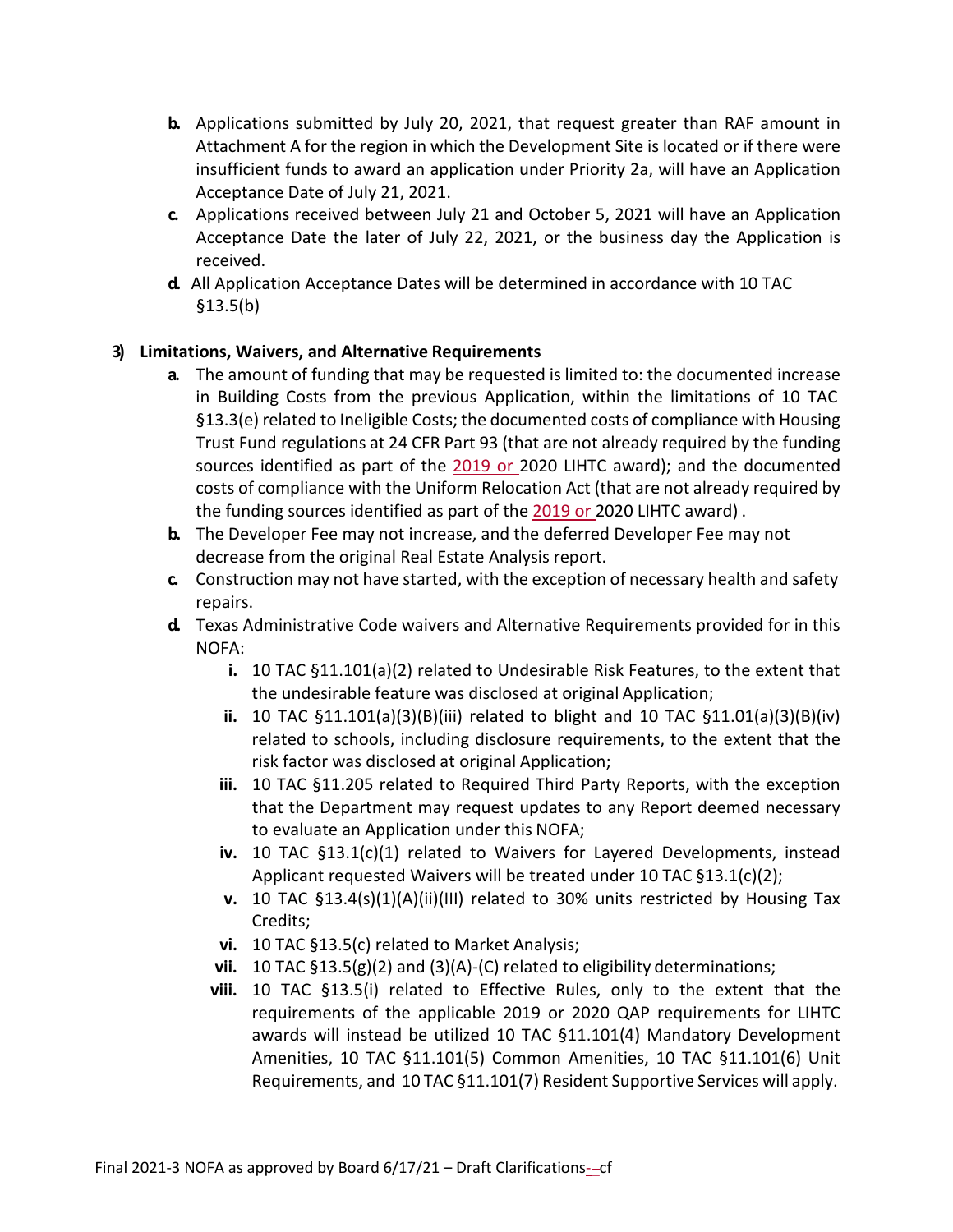- **ix.** 10 TAC §13.6 relating to scoring, only to the extent that scoring in 10 TAC §11.9 will not apply.
- **x.** 10 TAC §13.11(c)(2) relating to environmental review, the 90-day requirement will be 30 days from the Application Acceptance Date.

## **4) Loan Terms**

- **a. Construction‐to‐Permanent Loans.** Loans will be structured as deferred-forgivable, deferred-payable, Surplus Cash (sometimes referred to as cash-flow), or with must pay monthly provisions, as required to optimize assistance to the Development, as recommended by Real Estate Analysis. For Federal Housing Authority layered transactions subject to the MAP Guide, only the Surplus Cash option is available. The term of the loan and the amortization period (not to exceed 40 years) will match any superior debt, with an interest rate as low as 0% interest.
- **b. Construction‐Only Loans.** Requests structured as construction-only loans will have an interest rate of 0% with the principal amount of the Direct Loan due upon the end of the construction loan term as established in 10 TAC §13.8(e)(1).
- **4) Maximum Per Unit Subsidy Limits and Maximum Rehabilitation Per‐Unit Subsidy Limits.**

The maximum per unit subsidy limits that an Applicant can use to determine theamount of Direct Loan funds they may request are listed in the 2021 Maximum Per Unit Subsidy Limits table provided in this Section 45:

| 2021 Maximum Per Unit Subsidy Limits <sup>2</sup> |                       |                                 |
|---------------------------------------------------|-----------------------|---------------------------------|
| <b>Bedrooms</b>                                   | Non-elevator property | <b>Elevator-served property</b> |
| 0 bedroom                                         | \$145,685             | \$153,314                       |
| 1 bedroom                                         | \$167,978             | \$175,752                       |
| 2 bedroom                                         | \$202,586             | \$213,718                       |
| 3 bedroom                                         | \$259,20              | \$276,482                       |
| 4 bedroom or more                                 | \$288,893             | \$303,490                       |

Smaller per unit subsidies are allowable and incentivized as point scoring items in 10 TAC §13.6. Once the Applicant commits a number of Direct-Loan Units in the Application, the number may be raised, at Department request, to account for a change in Development costs or to account for other federal funding, but the number may not be lowered.

### **5) Application Submission Requirements.**

**a. Application Acceptance Period. Applications under this NOFA will be accepted starting at 8:00 a.m. Austin local time on June 21, 2021, through October 5, 2021 at 5:00 p.m. Austin local time (if sufficient funds remain).** An Applicant may have only one active Application per Development at a time under this or any other Department NOFA.

<sup>&</sup>lt;sup>2</sup> These limits are inclusive of any federal fund sources in the Development.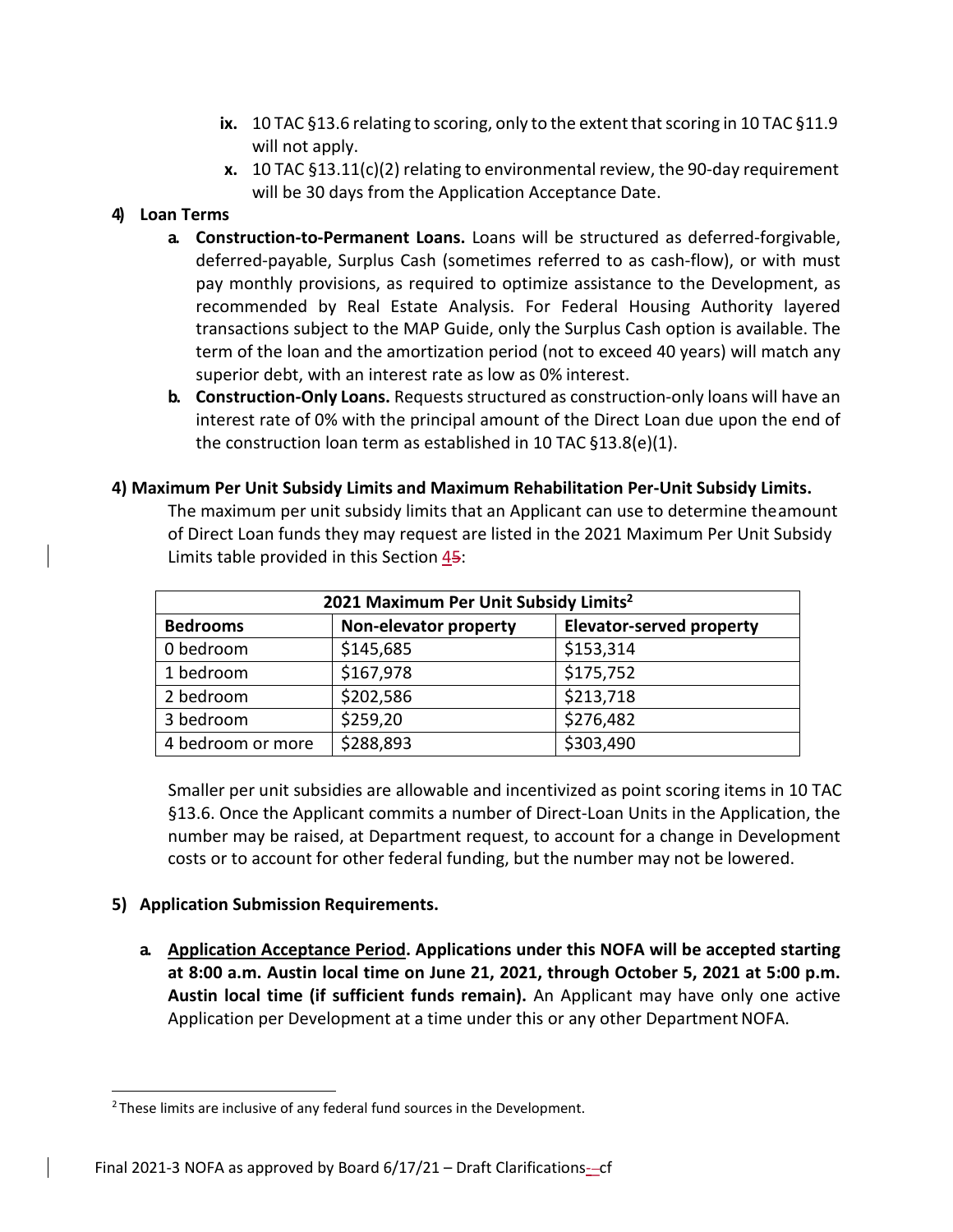**b.** Application Submission Materials**.** All Application materials including manuals, NOFAs, program guidelines, and rules will be available on the Department's website at [https://www.tdhca.state.tx.us/multifamily/apply-](http://www.tdhca.state.tx.us/multifamily/apply)for-funds.htm. Applications will be required to adhere to the requirements in effect at the time of the Application submission including any requirements of federal rules that may apply and subsequent guidance provided by HUD. Waiver of specific rules is made through this NOFA and accompanying Board Action Item.

The following Application materials are required for the 2021-3 NOFA.

- 1. Fully executed 2021 Development Owner Certification, Applicant Eligibility Certification(s), and Multifamily Direct Loan Certification;
- 2. Tab 6b Multifamily Direct Loan Self-score;
- 3. Tab 7, Sections 7 and 8 Prime Farmland Designation, Site and Neighborhood Standards;
- 4. Tabs 11 and 12, Section 3 Site Information Form Part III and Support Documentation to the extent that it might have changed from the original Application, and if the Applicant does not own the property the contract for sale with the required language in 10 TAC §13.5(e).
- 5. Tab 17 Development Narrative, including description of any value engineering from the original Application, the loan type requested, and if requesting a deferred-forgivable loan, a description of how the loan is treated with respect to Eligible Basis;
- 6. Tab 19, Section 2 Rent Levels of Residents;
- 7. Tab 21 Occupied Developments, Uniform Relocation Act section, if applicable;
- 8. Tab 22 Architectural Drawings, only to the extent that they may have changed from the original Application;
- 9. Tab 23 Building/Unit Configuration, only to the extent that they may have changed from the original Application;
- 10. Tab 23 Rent Schedule reflecting 2021 rent limits;
- 11. Tab 26 Annual Operating Expenses;
- 12. Tab 27 15 Year Rental Housing Operating Pro Forma;
- 13. Tab 30 Development Cost Schedule supported by a draft Construction Contract and Schedule of Values;
- 14. Tab 31 Schedule of Sources reflecting current financing structure, including required Match Funds proposed to offset development cost, as applicable
- 15. Tab 32 MF Direct Loan Financial Capacity;
- 16. Tab 33 Match Funds;
- 17. Tab 35 Supporting Documents evidencing the current financing as shown by executed loan documents or current term sheets, as applicable;
- 18. Amendment request, if applicable per [https://www.tdhca.state.tx.us/asset-](http://www.tdhca.state.tx.us/asset)management/pca-manual.htm; and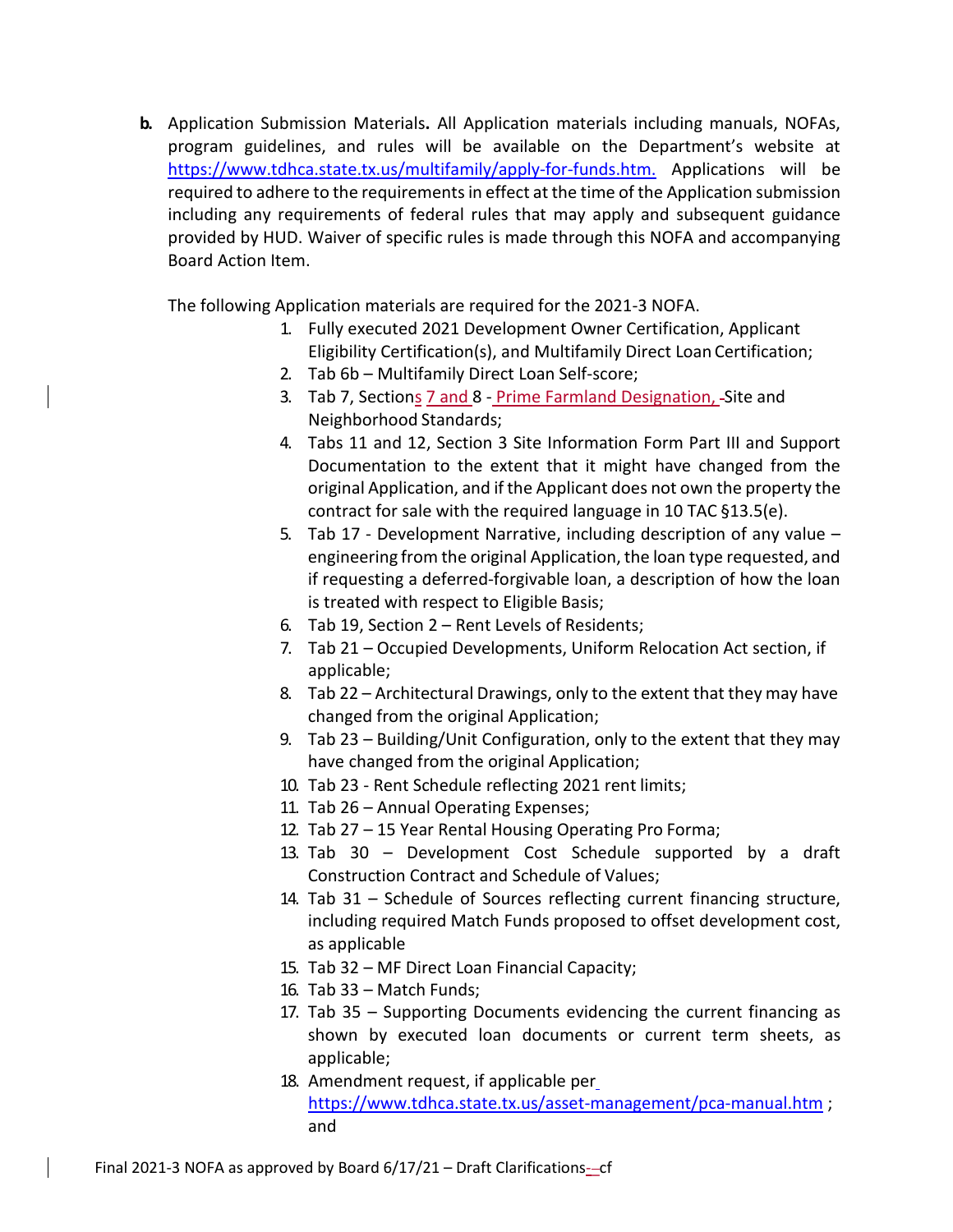- 19. Additional information as requested by the Department in its sole discretion.
- **c.** An Application must be on forms provided by the Department, and cannot be altered or modified, and must be in final form before submitting it to the Department. An Applicant must submit the Application materials as detailed in the Multifamily Programs Procedures Manual (Manual) in effect at the time the Application is submitted, as may be modified by requirementsin this NOFA. All scanned copies must be scanned in accordance with the guidance provided in the Manual in effect at the time the Application issubmitted.
- **d. Minimum Requests.** The request for funds may not be less than \$500,000. However, if the underwriting report indicates that the Development will be feasible with an award of less than \$500,000, staff may recommend a lower award.

## **e. Match Submission Requirements.**

- i. All Applicants must provide Match in the amount of **at least 7.5%** of the Direct Loan funds requested. Except for Match in the form of the net present value of a below market interest rate loan or a property tax exemption under Sections 11.111, 11.18, 11.181, 11.182, 11.1825, or 11.1827 of Texas Property Tax Code, Match must be documented with a letter from the anticipated provider of Match indicating the provider's willingness and ability to make a financial commitment should the Development receive an award of Direct Loan funds.
- ii. All Applicants will be required to provide HOME Match-Eligible Unit(s) in accordance with 10 TAC §13.2(a)(6) and §13.10(c) and federal guidance at [https://www.hudexchange.info/resource/2676/notice-](http://www.hudexchange.info/resource/2676/notice)cpd-97-03-homeprogram-match-guidance/
- **f.** All 4% HTC-layered applications must provide evidence of a Reservation with submission of the MFDL Application submission.
- **g.** Application fee payable to the Texas Department of Housing and Community Affairs in the amount of \$1,000.00 per Application. Payment must be in the form of a check, cashier's check or money order. Do not send cash. Tex. Gov't Code §2306.147(b) requires the Department to waive Application fees for private nonprofit organizations that offer expanded services such as child care, nutrition programs, job training assistance, health services, or human services. These organizations must include proof of their exempt status and a description of their supportive services in lieu of the Application fee. The Application fee is not a reimbursable cost under the Multifamily Direct LoanProgram.
- **h.** An Application must be uploaded to the Department's secure web transfer server in accordance with 10 TAC §11.201(1)(C).
- **8) Post Award Requirements.** Applicants are strongly encouraged to review the applicable Post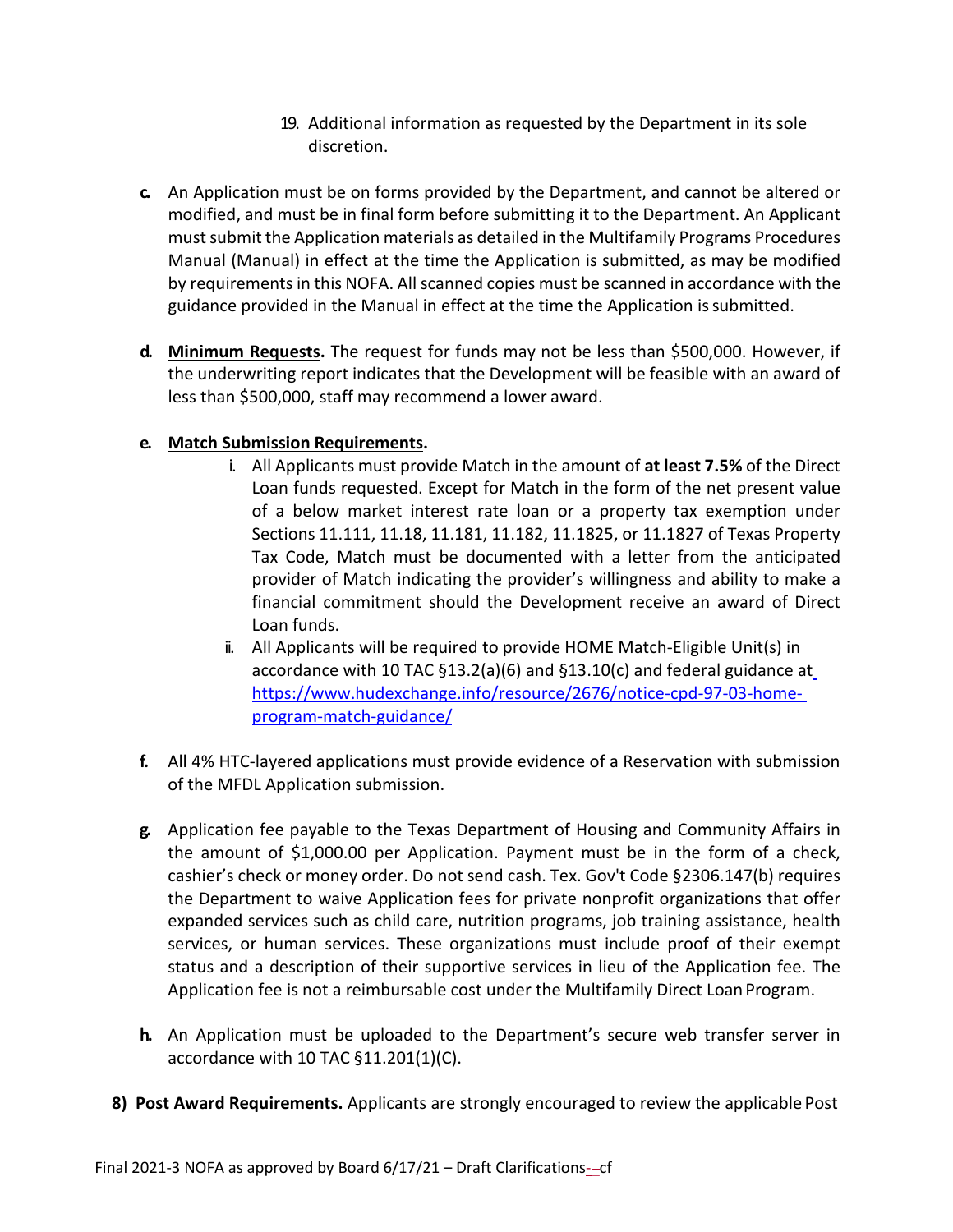Award requirements in 10 TAC Chapter 10, Subchapter E, Post Award and Asset Management Requirements and 10 TAC Chapter 13, as well as the Compliance Monitoring requirements in 10 TAC Chapter 10, Subchapters F and G.

- **a.** Awarded Applicants may, at the Department's discretion, be charged fees for underwriting, asset management, and ongoing monitoring.
- **b.** An Applicant will be required to record a Land Use Restriction Agreement (LURA) limiting residents' income and rent for the greater amount of Units required by the Direct Loan Unit Calculation Tool along with any required HOME Match-eligible units, or as represented in the Application for the term of the LURA.
- **c.** An Applicant must have a current Data Universal Numbering System (DUNS) number and be registered in the federal System for Award Management prior (SAM) prior to execution of a Direct Loan contract. Applicants may apply for a DUNS number at dnb.com). Once you have the DUNS number, you can register with the SAM. Because these awards are anticipated to proceed swiftly to contract, applicants are highly encouraged to apply for the DUNS number and register in SAM upon Application submission.
- **d.** An Applicant may be required to meet additional requirements prior to contract, as determined by the Board, or federal or state requirements.
- **e.** An awarded Applicant may be required to meet additional documentation requirements in order to draw funds, in accordance with its Previous Participation results.

### **9) Miscellaneous.**

- **a.** This NOFA does not include text of the various applicable regulatory provisions pertinent to the NHTF funds. For proper completion of the application, the Department strongly encourages potential Applicants to review the State and Federal regulations.
- **b.** All Applicants must comply with public notification requirements in 10 TAC §11.203.
- **c.** Waivers of any substantive or procedural provision of this NOFA, if available, will be treated in accordance with 10 TAC §13.1(c). 10 TAC §13.1(c) may not be waived.
- **d.** For questions regarding this NOFA, please contact Charlotte Flickinger, Multifamily Direct Loan Manager, at [charlotte.flickinger@tdhca.state.tx.us.](mailto:charlotte.flickinger@tdhca.state.tx.us)